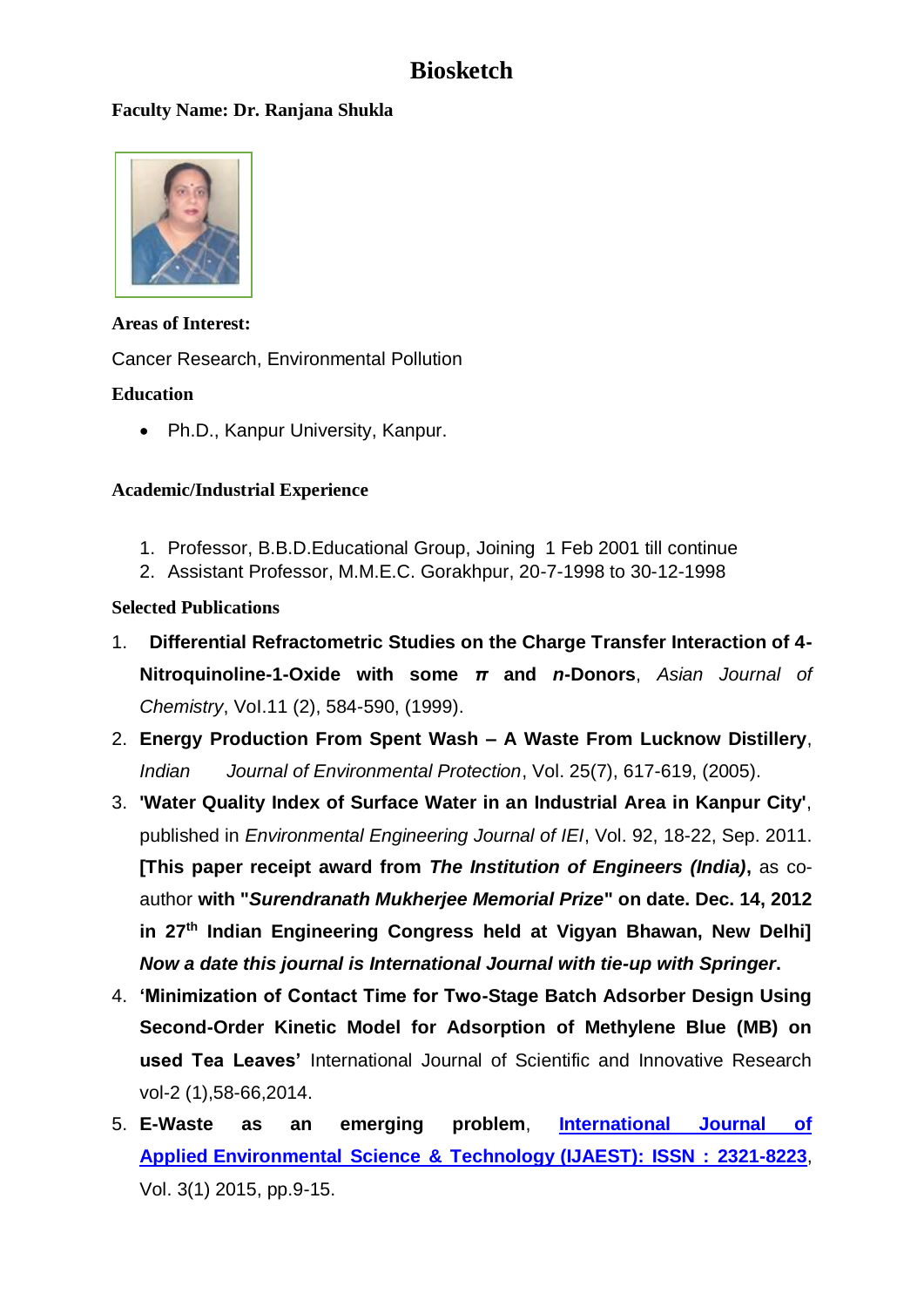- 6. **Health hazards by E-Waste at global level**, **[International Journal of](http://www.manishanpp.com/environment)  Applied [Environmental Science & Technology](http://www.manishanpp.com/environment) (IJAEST): ISSN: 2321-8223**, Vol. 3(1) 2015, pp. 25-37.
- 7. Research paper on *"Adsorptive capacity of sawdust for the adsorption of MB dye and designing of two-stage batch adsorber***"** in **Cogent Environmental Science, (International Journal of Taylor and Francis group)**  published on 17 August 2015. **1:1075856**
- 8. Research Paper on *"Conductometric Studies on the Charge Transfer Interaction of Some Genetic Bases with 4-Nitroquinoline-1-Oxide"* published in International Journal of Innovative Research in Science, Engineering & Technology, ISSN-online: 2319-8753/Print: 2347-6710, Vol. 6, Issue 7, July-2017.PP 14896-14899.
- 9. Research Paper on *"Spectrophotometric Studies on the Charge Transfer Interaction of 4-Nitroquinoline-1-Oxide with some pi- and n-Donors"*  published in International Journal of Innovative Research in Science, Engineering & Technology,ISSN-Online:2319-8753/Print:2347-6710, Vol. 6, Issue 7, July-2017.PP 14882-1488
- 10.Research Paper on "*Solid Charge Transfer Complexes of 4-Nitroquinoline-1- Oxide With Ph3M (M=P,As,Sb)* published in International Journal of Applied and Natural Sciences (IJANS) ISSN-Online:2319-4022,ISSN-Print:2319-4014, Vol.8,Issue 4 Jun-Jul 2019;27-32
- 11. Research Paper on "*Quanitative Treatment of HSAB Principle in Molecular interactions between 4-Nitroquioline-1-Oxides and some n-Donors*" published in International Journal of Applied and Natural Sciences (IJANS) ISSN-Online:2319-4022; ISSN-Print:2319-4014,Vol.8,Issue 4,Jun-July 2019;47-60
- 12.Research Paper published in *Global Journal of Engineering Science and Researches "Cancer, Mutagens and Carcinogens***"** [COTII 2019] ISSN 2348- 8034, 179-183
- 13.Research Paper on "**Charge Transfer Complexation Theory**" published in International Journal of Multidisciplinary Educational Research ISSN-2277-7881 ,Vol.9,Issue 10 (1), October 2020, 90-95
- 14.Research Paper on "**4-Nitroquinoline-1-oxide as carcinogen and some theories and model for chemical induction of cancer**" published in International Journal of Research and Analytical Reviews (IJRAR) ISSN Online 2348-1269,ISSN-Print-2349-5138Volume 8,Issue 4 ,December 2021 ,516-522.

#### **Other Details:**